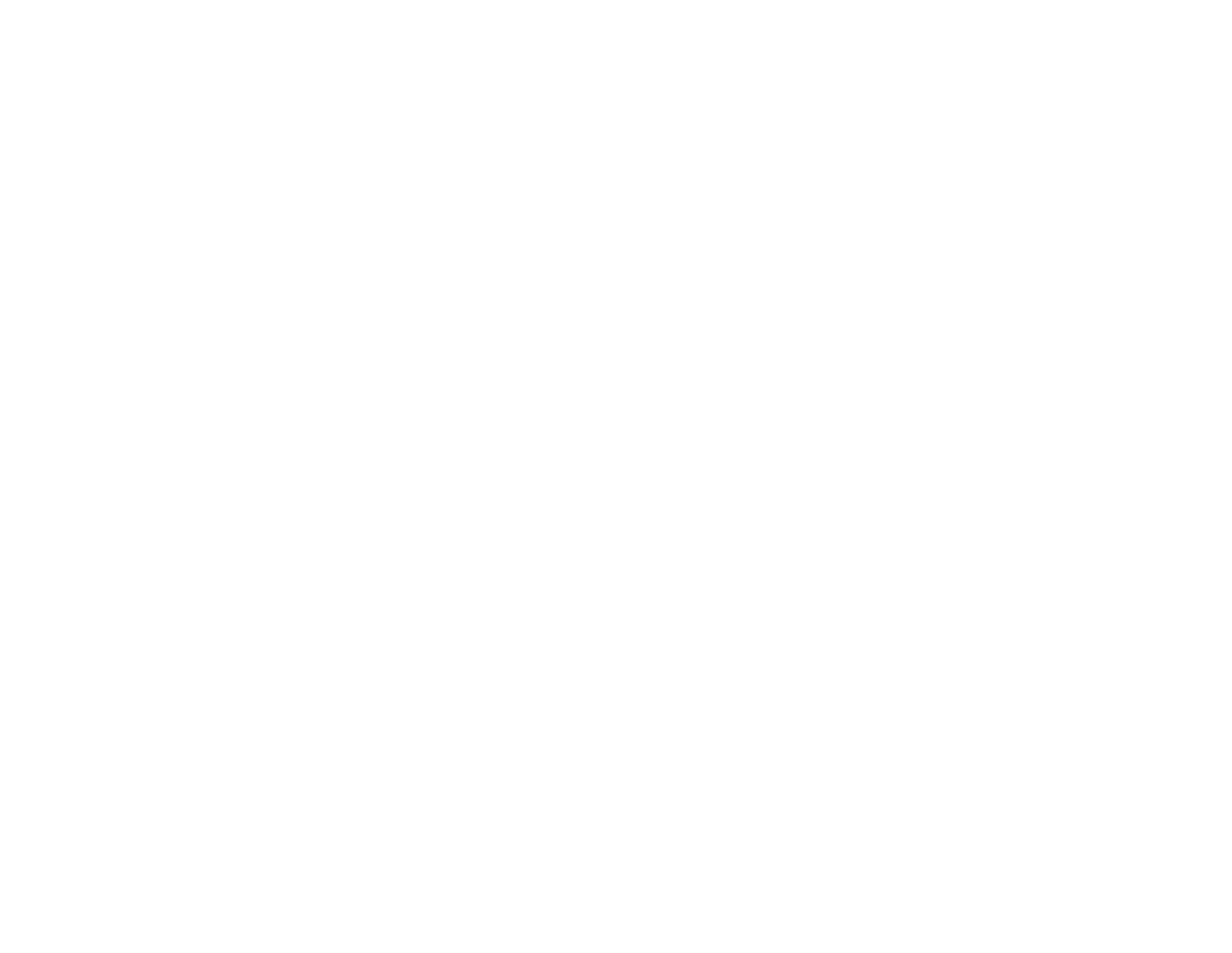

# **Legislative Advocacy Guide**

**Revised 2017**

American Legion Auxiliary Legislative Advocacy Guide 1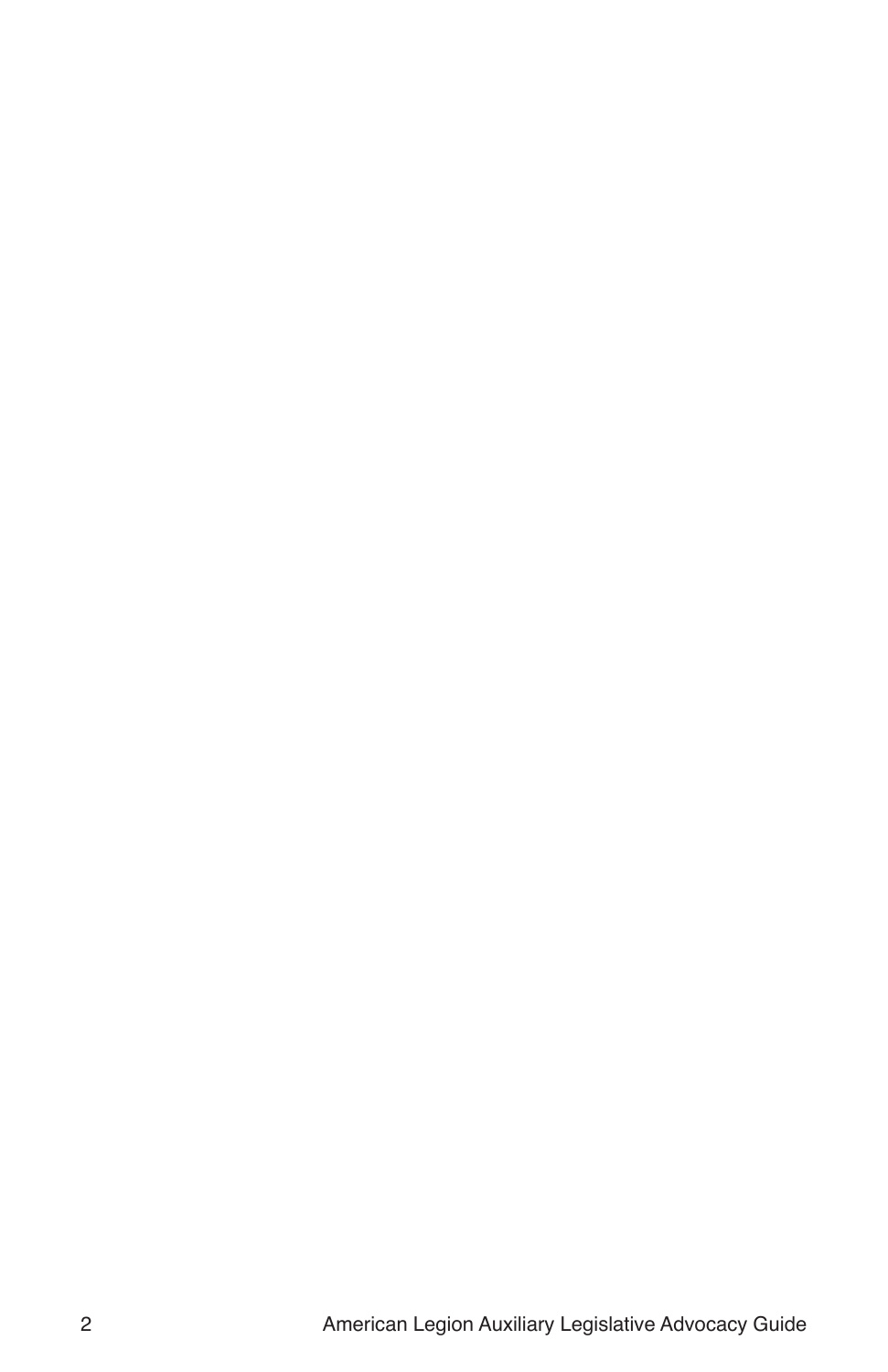## **TABLE OF CONTENTS**

| The American Legion Auxiliary and Advocacy 4     |
|--------------------------------------------------|
| American Legion Auxiliary Legislative Committee5 |
|                                                  |
|                                                  |
|                                                  |
|                                                  |
|                                                  |
|                                                  |
| Sample Communications to Legislators  14         |
|                                                  |
|                                                  |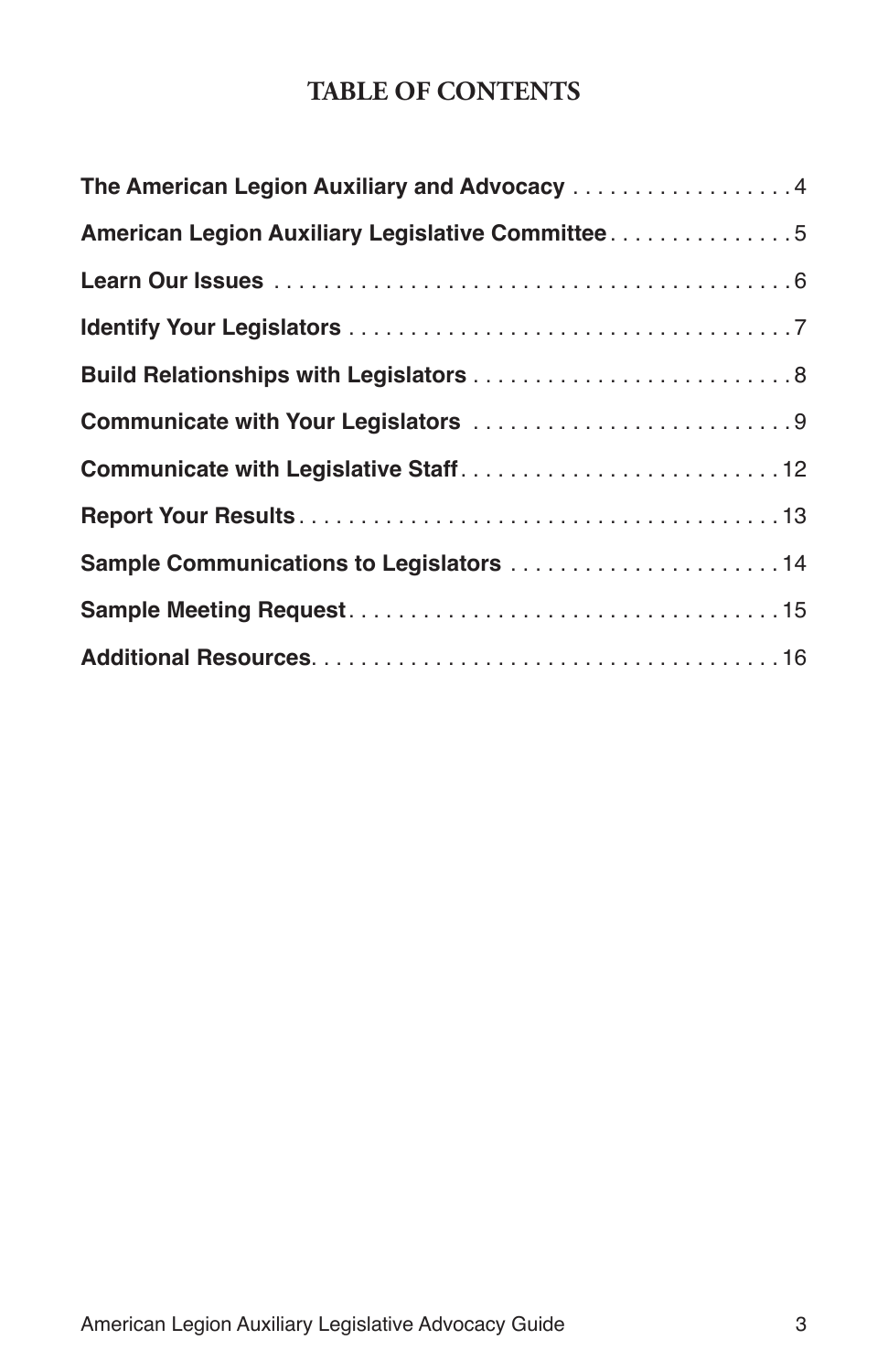## **THE AMERICAN LEGION AUXILIARY AND ADVOCACY**

In the spirit of Service Not Self, the mission of the American Legion Auxiliary is to support The American Legion and honor the sacrifice of those who serve by enhancing the lives of veterans, military, and their families, both at home and abroad. For God and Country, we advocate for veterans, educate our citizens, mentor youth, and promote patriotism, good citizenship, peace, and security.

The American Legion Auxiliary advocates with, and on behalf of, veterans, the military, and their families. Advocacy is defined as a constituent relaying his or her ideas and opinions to governmental officials. These include the President of the United States, United States senators and representatives, state governors and legislators, mayors, county commissioners, city council members, and personnel in governmental agencies. Advocacy succeeds when many individuals with the same goals and sentiments contact government officials and staff members to express their views. By virtue of our numbers, the more than 3 million members of The American Legion Family are a mighty force in providing for today's needs and working toward a better future for our veterans. Because the American Legion Auxiliary represents the wives, mothers, daughters, granddaughters, great-granddaughters, or sisters of a veteran, and women veterans, we bring a unique perspective and voice to the public policy process. Advocacy is not the responsibility of a few. It is the responsibility of all who care about our veterans and all Auxiliary members.

The American Legion Auxiliary has been and will continue to be a strong advocate for veterans and national security issues promoted and supported by The American Legion. Many bills pertaining to veterans benefits, military funding and U.S. Department of Veterans Affairs funding are proposed every year. While we might not speak out about every bill introduced, ALA members must take the opportunity to make a difference for legislation of particular interest to the Legion Family.

The purpose of this Legislative Advocacy Guide is to help each Auxiliary member become a competent and informed advocate. It includes tips on gathering information on legislation, making legislative contacts, and building relationships with legislators and their staff at all levels of government.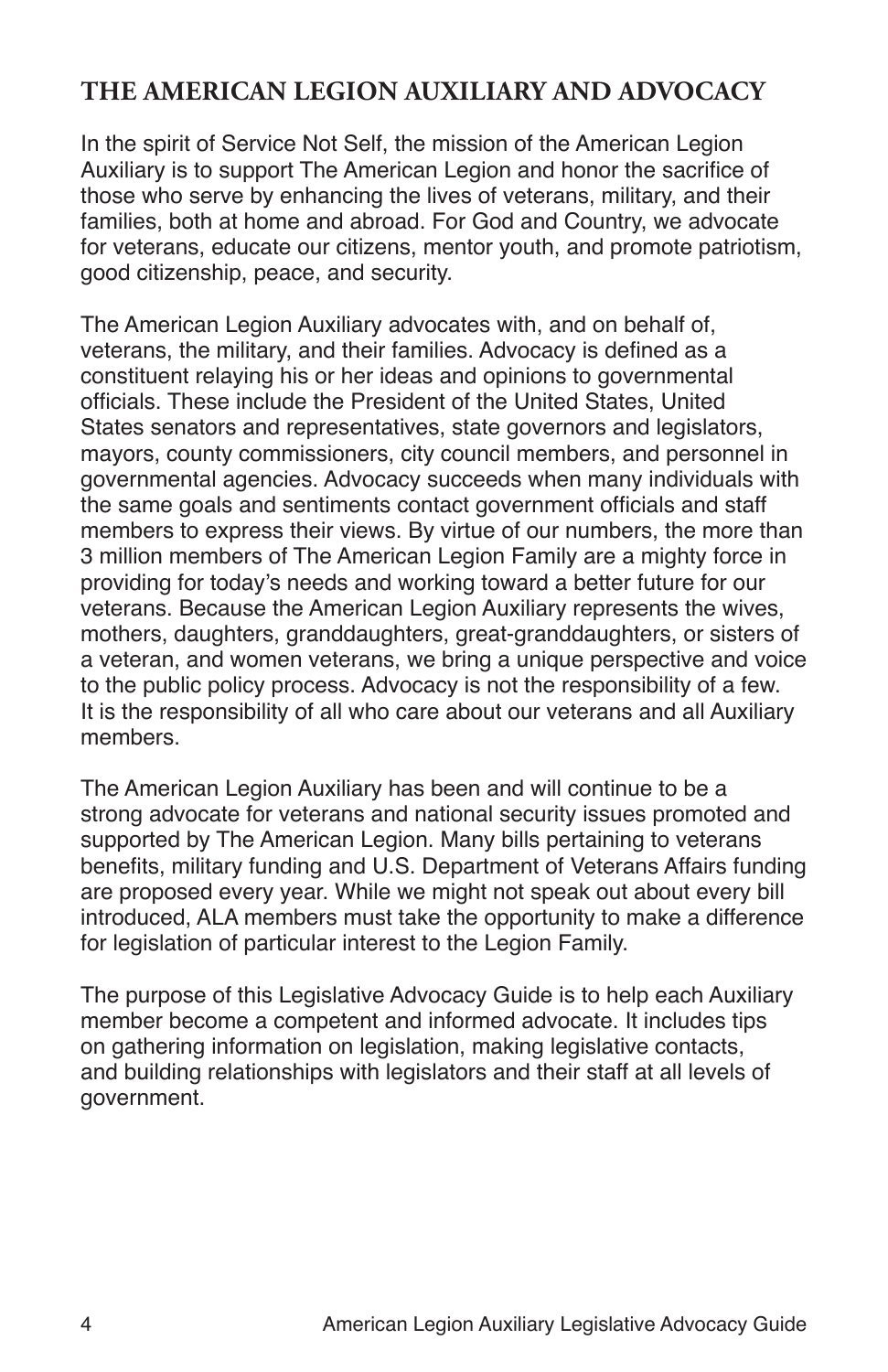## **AMERICAN LEGION AUXILIARY LEGISLATIVE COMMITTEE**

The American Legion Auxiliary's public policy activities are overseen by the national Legislative Committee, one of the ALA's mission outreach committees.

The purpose of the national Legislative Committee is to train and inform our members to become grassroots advocates for veterans and their families with local, state, and national elected officials, supporting the legislative agenda, priorities, and initiatives of The American Legion.

The national Legislative Committee, through its annual Programs Action Plan, recommends that ALA members take the following actions to advocate the Legion Family's public policy agenda:

- ★ Subscribe to the Legion's Weekly Legislative Update for a detailed report of current legislative activities of the Legion.
- $\star$  Subscribe to the Legion's Action e-List online legislative action system.
- $\star$  Communicate with Legion department and post legislative chairmen and request that the Auxiliary be included in Legion meetings with national, state, and local officials, and be invited to Legion legislative briefings and other functions.
- $\star$  Write articles on the Legion's current legislative activities and publish them in ALA newsletters, websites, and social media sites.
- $\star$  Schedule meetings with local-, state- and national-level officials to discuss issues facing veterans, military servicemembers, and their families. If possible, attend meetings with other Legion Family members.
- $\star$  Identify Auxiliary members with personal or professional relationships with U.S. representatives, U.S. senators, and/or their legislative staff members to nominate those members for addition to the Legion Legislative Council.
- $\star$  Organize informational sessions or workshops on advocacy fundamentals or Legion legislative priorities at department meetings and conventions.
	- $\star$  Legion legislative staff is authorized to travel to Auxiliary department functions by submitting a request to the national adjutant.

For further information on the Auxiliary's Legislative Program, visit **[www.ALAforVeterans.org/Programs/Legislative](http://www.ALAforVeterans.org/Programs/Legislative)** or email **legislative@ALAforVeterans.org**.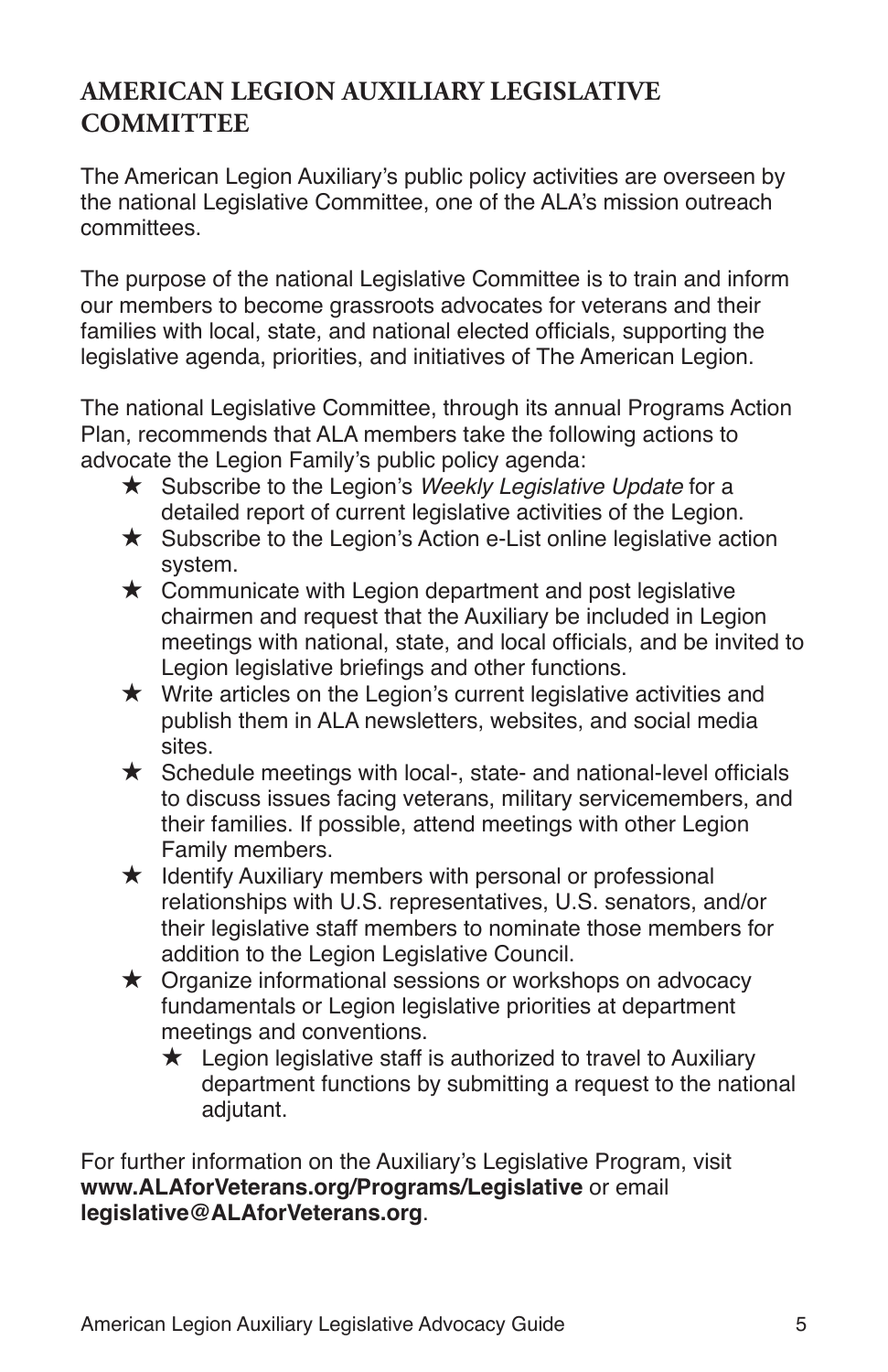## **LEARN OUR ISSUES**

The American Legion Auxiliary supports the public policy positions of The American Legion. The American Legion regularly adopts and renews legislative intent resolutions. The resolutions reflect the will of the membership and serve as instructions to Legion officers and staff as to which legislative issues to monitor and what positions to take.

The American Legion publishes and disseminates a range of public policy material to communicate its public policy positions, including legislative intent resolutions, legislative priority sheets, legislative point papers, and congressional testimonies. These materials are available at the Legion's Legislative Center at **[www.legion.org/legislative](http://www.legion.org/legislative)**.

Legislative issues recurring for The American Legion Family include the following:

## **Veterans Program Funding**

- **★ Veterans Affairs Funding: Provide adequate funding for** programs and services of the U.S. Department of Veterans Affairs.
- **★ Housing and Urban Development Funding: Provide adequate** funding for the U.S. Department of Housing and Urban Development's permanent supportive housing program for homeless veterans (HUD-VASH).
- ★ Labor Funding: Provide adequate funding for the U.S. Department of Labor's Veterans' Employment and Training Services (VETS).
- **★ State Veterans Homes:** Provide adequate funding for veterans long-term care facilities.

### **Veterans Healthcare**

- **★ Availability of Care:** Ensure modern and geographically distributed VA facilities and care in the community.
- **★ Quality of Care:** Monitor the quality of healthcare provided by the U.S. Department of Veterans Affairs.
- $\star$  **Treatment for Women Veterans:** Ensure adequate and qualified staff and settings for treating women veterans.
- **★ Post Traumatic Stress Disorder; Traumatic Brain Injury; Military Sexual Trauma:** Improve veterans' access to mental health and substance use services, including services for PTSD, TBI and MST.
- **★ Wounded Warrior Care:** Provide health and rehabilitation support for returning wounded servicemembers.
- **★ Caregiver Support:** Expand current caregiver benefits to veterans of all eras.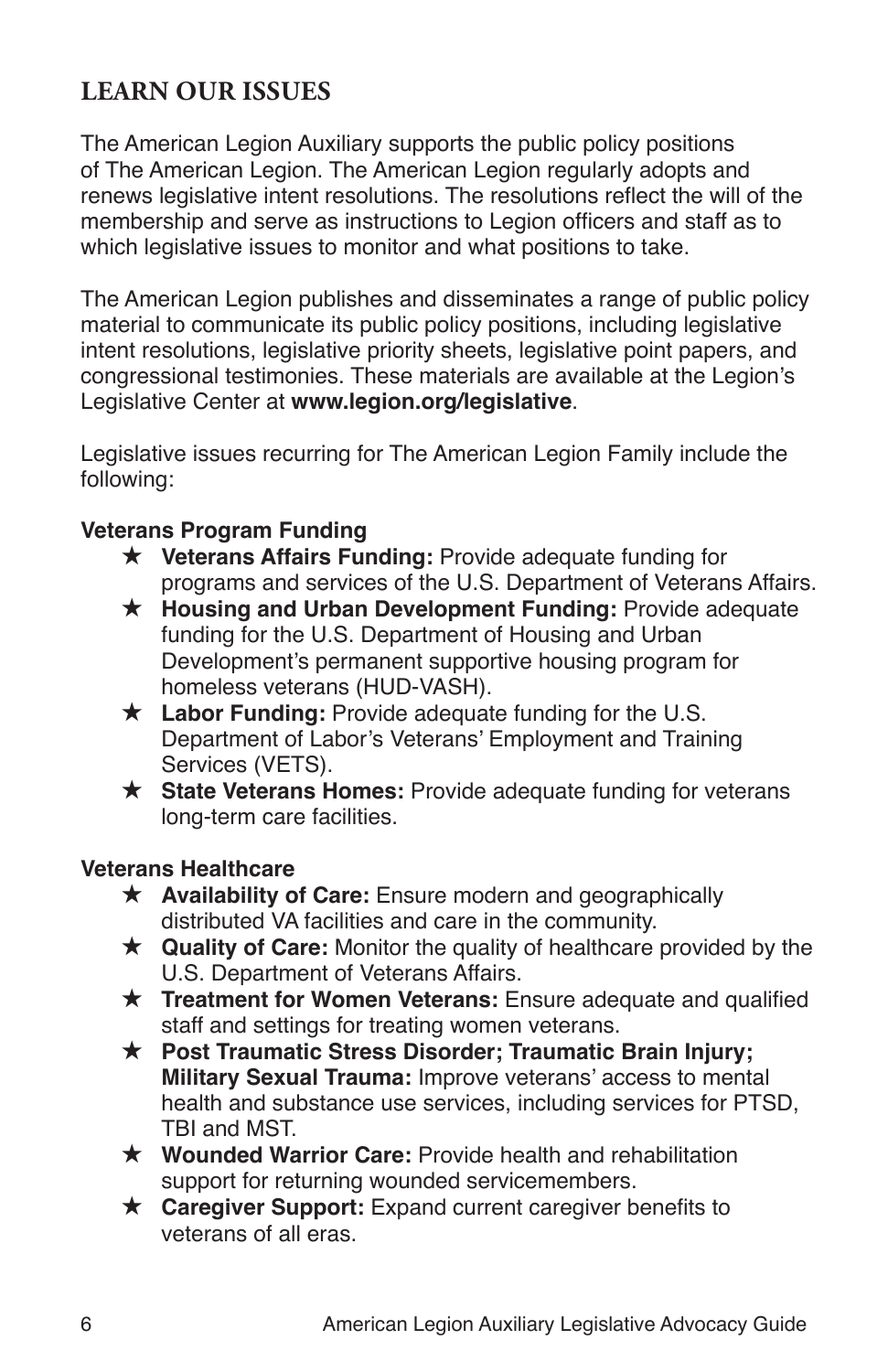## **Veterans Disability**

- **★ VA Benefits Claims:** Eliminate the backlog in processing of claims and appeals for veterans benefits.
- **★ Concurrent Receipt:** Eliminate the deduction of disabled veterans' disability pay from their military retirement pensions.
- ★ Medical Record Sharing: Expedite the implementation of an information system for electronic sharing of medical records between the U.S. Departments of Defense and Veterans Affairs.

#### **Veterans Education and Employment**

- **★ Education Benefits:** Ensure proper administration and veterans' utilization of VA education benefits.
- **★ Credentialing:** Incentivize states to recognize education and skills gained during military service as sufficient for state occupational credentials.
- **★ Federal Preference:** Monitor federal agency application of veterans' preference in hiring and contracting.

### **Troops and Family Support**

- **★ Defense Funding:** Provide adequate funding for the nation's military operations, equipment, maintenance and facilities, servicemember pay and benefits, and retiree healthcare.
- **★ Housing:** Ensure the Basic Allowance for Housing keeps pace with housing costs.
- **★ Transition Assistance:** Ensure opportunities for servicemembers and families participating in pre-deployment, pre-separation, and transition assistance briefings and services.

### **Americanism**

- **★ Flag Protection:** Seek constitutional amendment to allow Congress to protect the flag.
- ★ Pledge of Allegiance: Permit recitation of the Pledge of Allegiance at public events and in schools.

## **IDENTIFY YOUR LEGISLATORS**

**Federal**—Each of us is represented by two U.S. senators and one U.S. representative. To find your elected Congressional officials, visit **www.senate.gov**, **www.house.gov**, or the Legion's CapWiz system at **capwiz.com/legion/home**. You can also call the U.S. Capitol Switchboard at (202) 224-3121 or toll-free at (877) 762-8762.

**State**—Each of us is represented by one or more state senators and one or more state representatives. To find your elected state officials,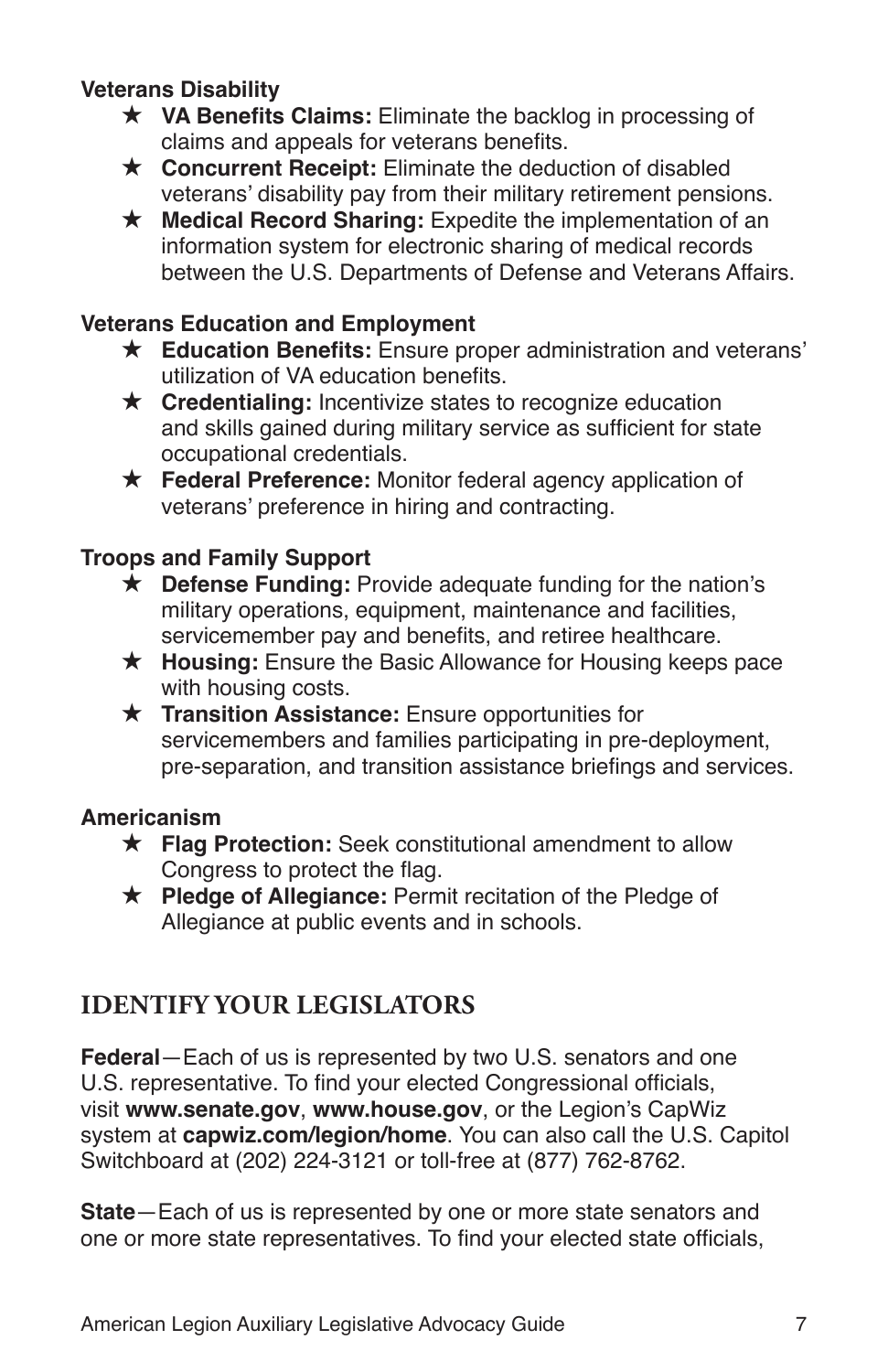visit your state legislature's website or call its switchboard. A list of state legislative bodies is available at **www.congress.gov/state-legislaturewebsites**.

**Local**—Each of us is represented by local elected officials for counties, cities, or towns. To find your local elected officials, visit the websites or call the switchboards of your county government building, or city or town hall.

## **BUILD RELATIONSHIPS WITH LEGISLATORS**

Are you acquainted with your elected officials? Do you know who they are? Their views? Many of us never meet or contact the people we elect to public office. As in any relationship, establishing open lines of communication takes time and persistence. We need to meet new people several times in order to become familiar and comfortable with them. The same is true of our elected officials: The legislative influence of the Auxiliary is based on relationships between members and their legislators, so it is important to work at building those relationships.

The best way to become acquainted with a legislator is through frequent, polite contact. Elected officials want and need to know the opinions of their constituents who elected them and will choose whether to re-elect them based on their performance in office. You do not need to meet with a legislator face to face to build a relationship. Most elected officials have local or regional offices and hold local meetings. Visiting their local offices and attending town hall-type meetings are the best ways to become acquainted with your elected officials. Writing letters, sending emails and faxes, and making phone calls are the easiest ways to contact them.

Here are some steps to building relationships with legislators:

- $\star$  Subscribe to your legislators' e-newsletters, or visit their websites frequently to keep informed on their activities and positions.
- $\star$  Follow your legislators on social media.
- $\star$  Monitor your legislators' websites and check newspapers and leaflets at stores, schools, and places of worship for announcements of town hall-type meetings. Attend the meetings, and be sure to ask a question or introduce yourself to the legislator at the conclusion of the event.
- $\star$  Invite lawmakers to Legion Family noteworthy events. Alert them when the Legion Family celebrates an outstanding accomplishment or receives an important position.
- $\star$  Invite your elected officials to address The American Legion Family at a department, district, county, or unit meeting.
- $\star$  As legislative issues arise, contact your legislators to share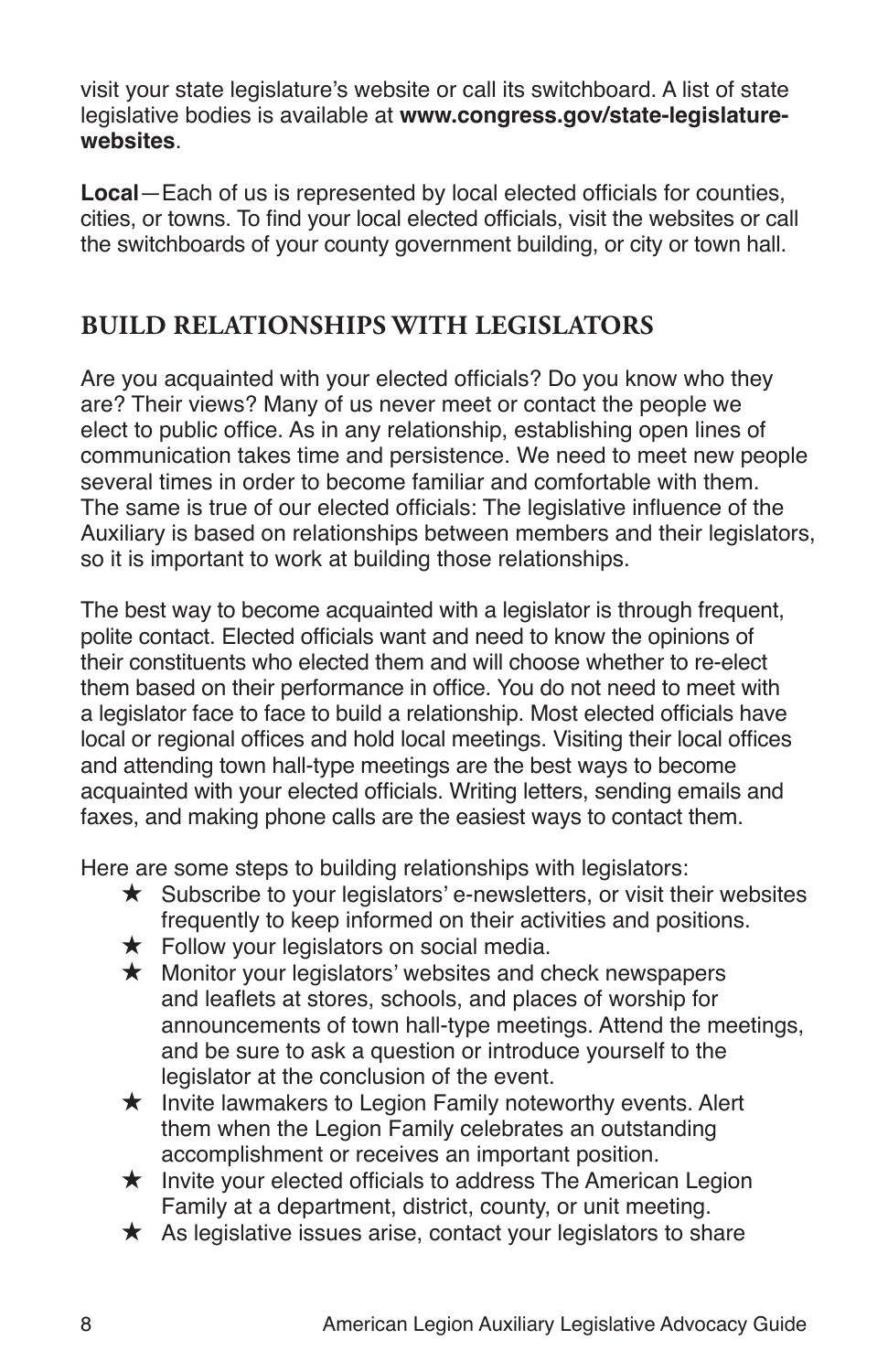the Legion Family's point of view. It is the responsibility of ALA advocates to represent the position of The American Legion.

- $\star$  Ask legislators how they plan to vote on an issue, and ask for their response in writing.
- $\star$  Send thank-you notes to compliment legislators on a job well done, a vote we supported, or on committee appointments received. Also, let your legislators know when we disagree with a vote they cast and politely ask why they voted that way.

## **COMMUNICATE WITH YOUR LEGISLATORS**

You have the opportunity to communicate with your legislators using a variety of methods. These tips will make your communications effective when communicating with your legislator by letter, email, fax, phone, or in-person.

## **Letter Writing**

Hand-signed and mailed letters are always appropriate but may not be fast. For example, letters sent to a congressional office using postal mail must go through a decontamination process, which can delay arrival by three weeks or longer. A sample letter can be found in this guide.

- $\star$  **Type the letter:** Type your letter rather than writing it by hand.
- **★ Clearly identify yourself:** Let the legislator know you are a constituent. Be sure to include your name and address on the letter itself, as the envelope could get lost. If you write to a lawmaker who does not represent your area, you probably will not receive a reply unless you make it clear why he or she should respond. For example, if you represent an organization or company that has members or does business in the legislator's district, include that information. It makes your opinion or viewpoint more relevant.
- $\star$  **Keep it short:** Try to keep your letter to one page or less, and focus on one subject. Summarize your position or request in the first paragraph. Explain to your legislator why he or she should be concerned. The rest of the letter can explain and include supporting information.
- **★ Be specific:** Ask your legislator to support or oppose a particular measure or take some other specific action. If possible, refer to the legislation by name and number, and summarize its intent.
- $\star$  **Cite facts:** Do not dilute your credibility by using arguments that cannot be substantiated. Do not be emotional or philosophical. Use justification gleaned from The American Legion's policy materials (**www.legion.org/legislative**). Two or three short and specific facts are sufficient. Too many can lose your reader.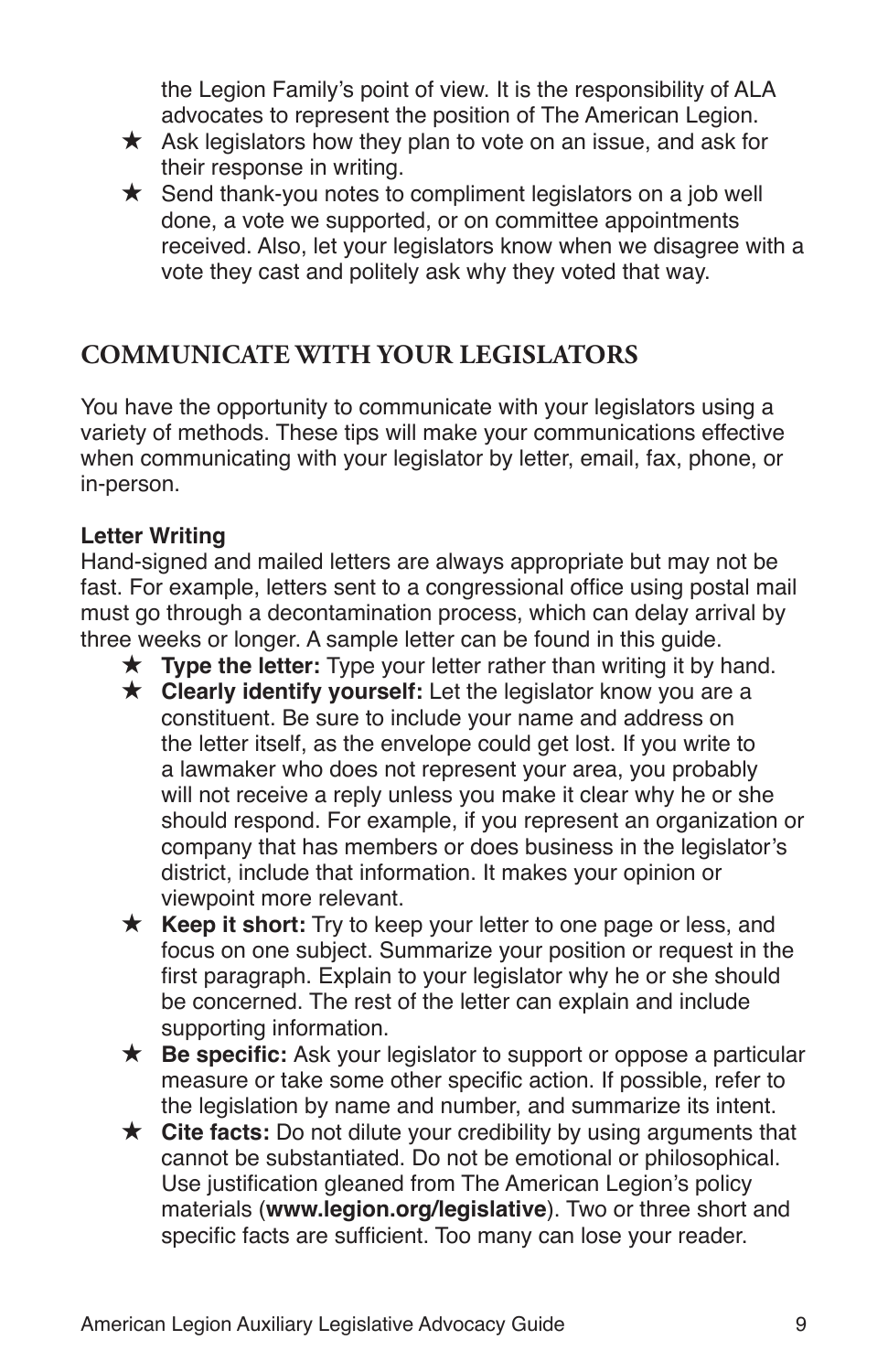- **★ Personalize your message:** Explain how a proposal will affect you, your family, community, or organization.
- **★ Be cordial:** Respect your legislator's right to have a different opinion. Offer to provide more information to support a change in opinion. Your goal is to build a relationship and keep the lines of communication open. An elected official who does not agree with you on one issue could be a strong ally on another.
- **★ Thank your legislator:** Be sincere in thanking legislators for their time and attention. You might write: "Thank you in advance for your attention to this matter."
- **★ Ask for a response to your letter:** If you would like a reply, request it in the letter and include your street address. If you do not hear from your legislator, follow up with a phone call.

## **Email**

Most lawmakers publicize an email address for receiving constituent communications. Others use form-filled systems which require you to enter your information and subject matter into an online form. Visit your lawmakers' website to find their preference for receiving email communication. Follow the letter-writing instructions for preparing your email communications.

## **Fax**

Some legislators have a fax number for public use. Fax a letter instead of postal mailing to shorten delivery time. Follow the letter-writing instructions for preparing your fax communications.

## **Phone Calls**

Phone calls are effective when time is short, for example, just before an important vote. They might influence a legislator's last-minute decision about whether to support an issue.

- **★ Before you call, put your facts together:** Know the name, number, and sponsor of the bill in question. What specific section(s) of the bill concern you? How does the legislation affect you, your community, or your organization? What alternatives can you suggest to make the legislation better? What action do you want your legislator to take?
- **★** When you make the call, be courteous, brief, and to the **point:** Identify yourself as a constituent by giving your name, address, and phone number. You do not need to speak directly to your legislator. It is fine to leave your message with the person answering the phone or with the staff person working on the issue. Present your facts and position. Tell the person what action you would like your legislator to take. Be polite. To ensure your legislator receives the message, request a response in writing.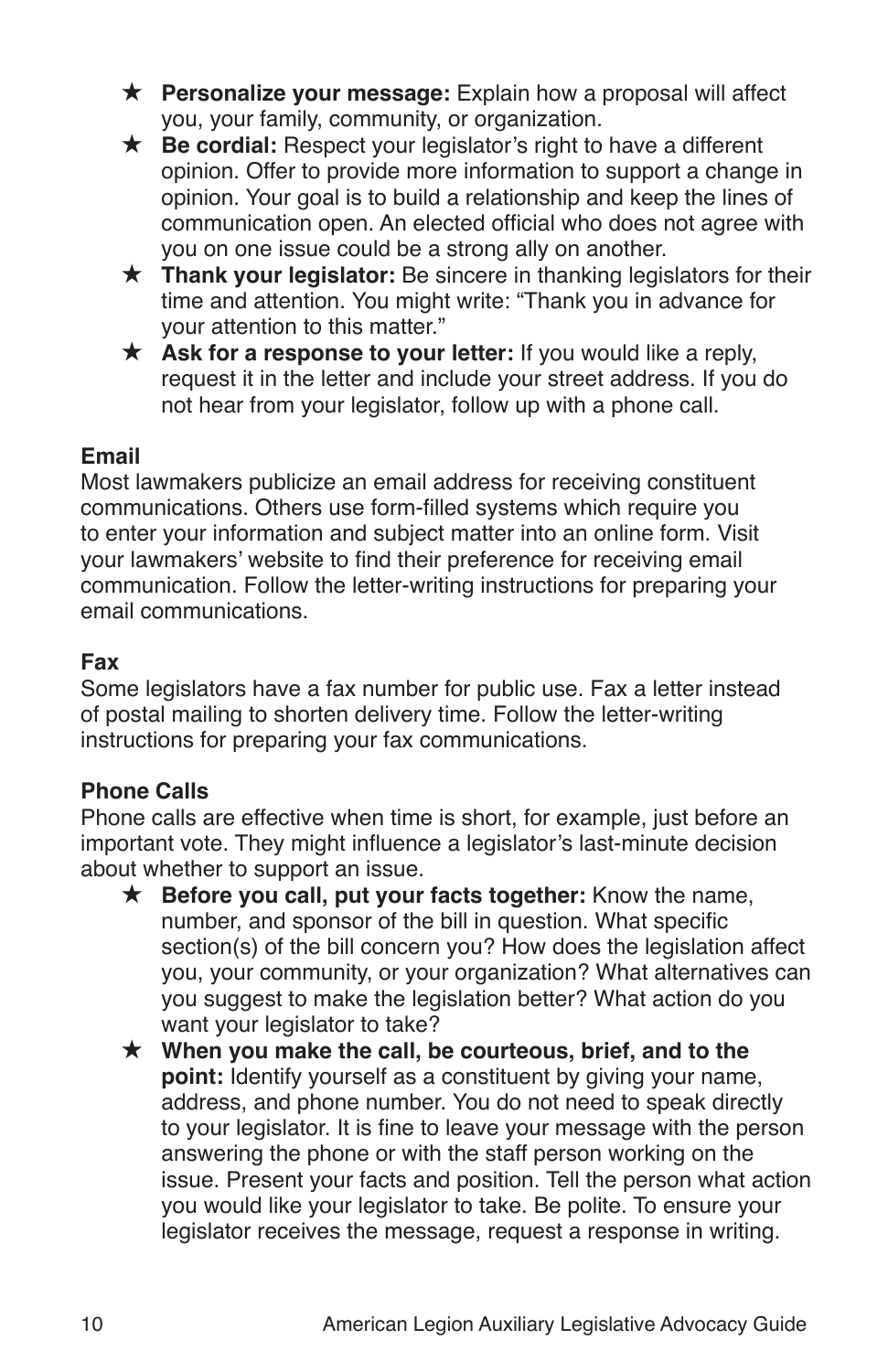Thank the person for listening to your request, and be prepared to answer questions. Do not forget to write down the name of the person who took your call. For your U.S. elected officials or their staff members, if there is a question you do not know the answer to, you can refer them to the Legion's Legislative Division at (202) 861-2700.

**★ Follow up:** Find out how your legislator voted on the issue. If your legislator supported your views, be sure to thank him or her. If the legislator did not do what you asked, note your disappointment but say you want to continue working together. Never be rude, impolite, or threatening.

## **In-Person Visits**

A visit to legislators and staff requires planning.

- 1) **Make an appointment:** Contact the scheduler in your legislator's office to make an appointment. Requests must be made in writing. The legislator may be in session or hearings and unable to visit with you in person. Legislative assistants, however, are very knowledgeable and often specialize in a particular legislative area. Legislators depend on assistants to research information, weigh evidence, and make recommendations. When you schedule the appointment, you will need to identify any topics you would like to discuss. A sample appointment request communication can be found in this guide. Remember: Meetings occurring in your district often carry more weight than meetings in D.C.
- 2) **Be on time, and be flexible:** Legislators and staff assistants have tight schedules. If you arrive late, there may not be enough time to see the legislator or an assistant. Assume the legislator may be interrupted during your meeting. Also recognize that if a floor vote is called, the legislator will have to get to the Chamber quickly. You might be asked to wait, reschedule or have a walking meeting.
- 3) **Be brief and on point:** Time is very limited, so making your point concisely will be appreciated. Plan ahead. Write down the issue(s) you would like to address, state whether you are for or against a particular bill, and list two or three important points you would like to make. Use facts, not emotions, to make your points and bring the issues home. For your U.S. elected officials or their staff members, if there is a question you do not know the answer to, you can refer them to the Legion's Legislative Division at (202) 861-2700.
- 4) **Ask your legislator for his or her stand on the issue:** Get a commitment if possible. Let legislators know what action you would like them to take. Are you asking for a vote for or against an issue? Would you like the legislator to speak for or against a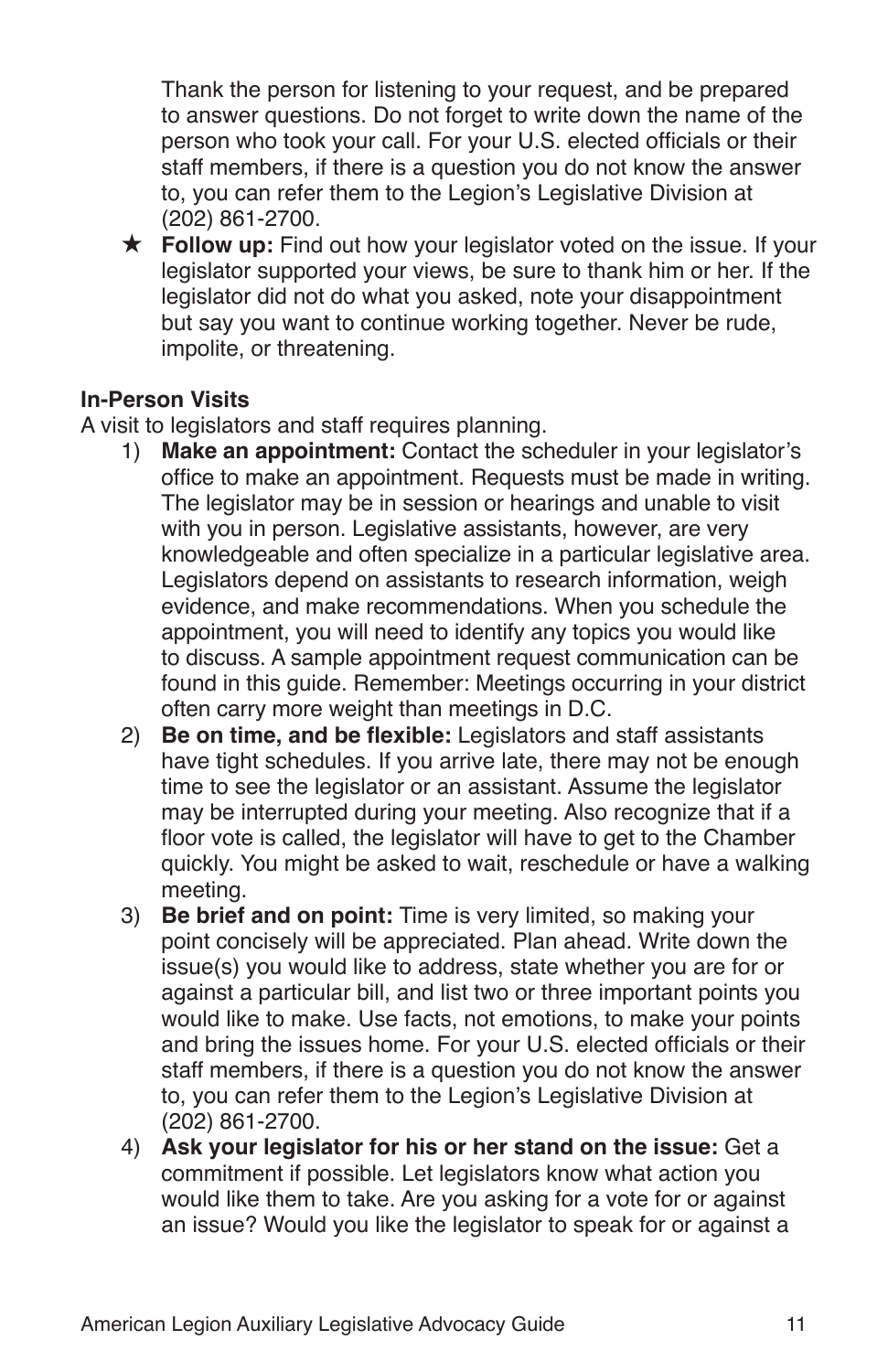bill on the floor? Does the legislator have a position or a contact on a particular committee, and is he or she willing to promote your position on that issue to that contact?

- 5) **Be polite:** Using good manners leaves the door open for productive future visits.
- 6) **Be gracious:** Thank legislators for taking time out of their busy schedules to meet with you. This also is a great time to verify any commitment a legislator made regarding an issue you discussed.
- 7) **Exchange business cards:** This contact information will prove invaluable for future meetings and correspondence.
- 8) **Follow up:** Always follow up immediately with the person with whom you met to say thank you. Email is best; faxes are less effective. Handwritten notes will be respected but can take three weeks or more to arrive.

## **COMMUNICATE WITH LEGISLATIVE STAFF**

Building rapport with a legislative staff member often is necessary to carry out an advocacy agenda. Legislators, especially on the national level, rely on staff to handle many constituent contacts. Also, legislators delegate staff members to represent them at public functions, so be sure to welcome the staff member warmly to events and ceremonies to which you had invited the legislator.

After you meet, a staff member likely will summarize your meeting in a memo to the legislator. If you present your legislator with a complex problem, he or she will probably ask for a staff recommendation before taking any action.

Depending on the level of government, some legislators may not have any staff support, particularly legislators holding part-time or part-year offices. Legislators with staff support assign a variety of duties to their staff. The positions listed here are typical for national-level legislators. At lower units of government, these roles may be combined into one or two staff members. Most congressional offices include the following staff positions:

- **★ Chief of Staff:** This staff member directs the staff, follows local, state, and national news — especially those with political implications, evaluates the political implications of legislative proposals and constituent requests, and oversees office operations. Your contact with this person may be limited.
- **★ Scheduler:** This staff member keeps the legislator's appointment calendar. This individual is responsible for making travel arrangements and coordinating speaking dates, as well as constituent visits to the district and in-person meetings.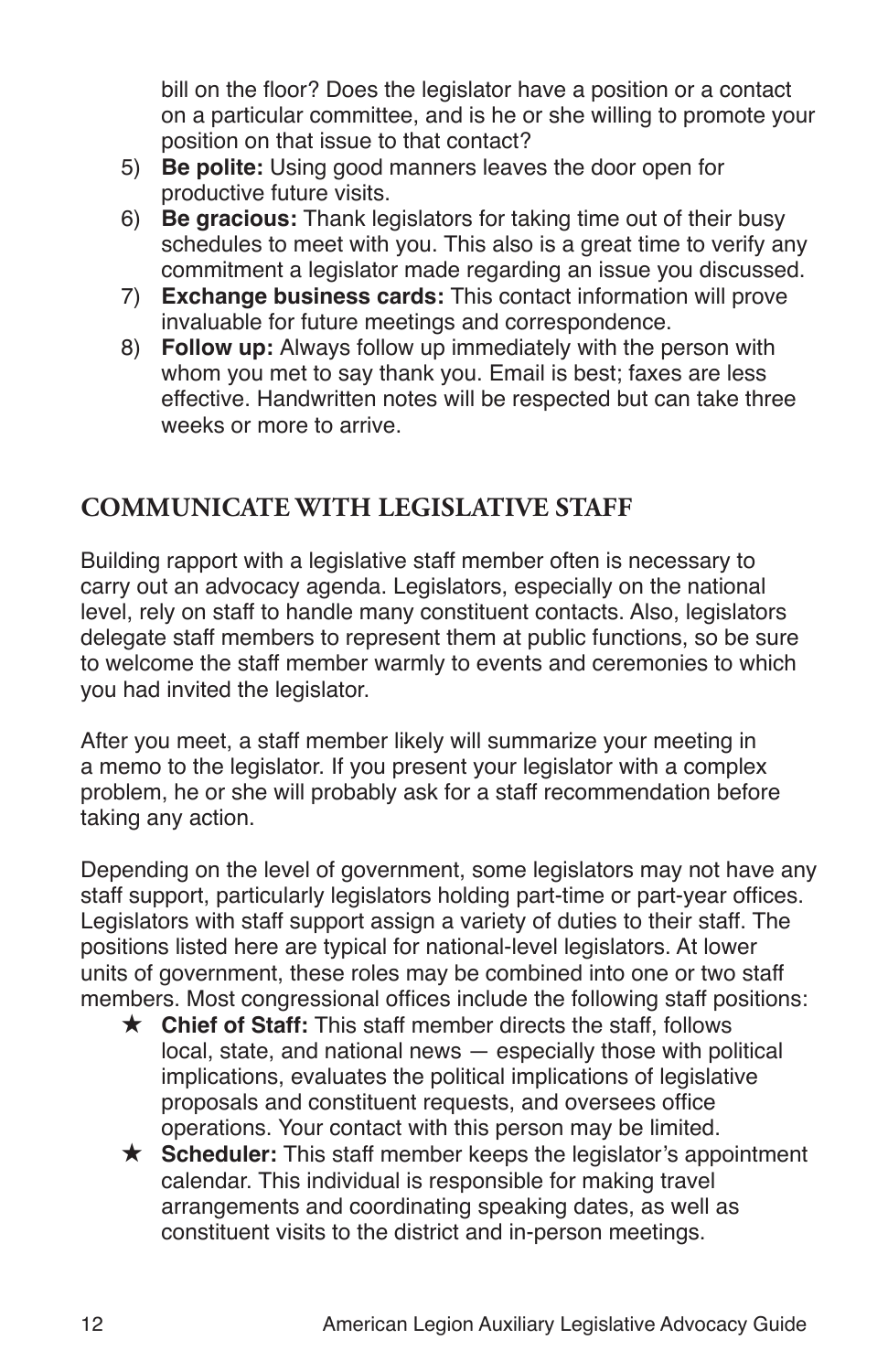- **★ Legislative Assistants (LA):** These staff members are issue specialists. Almost all congressional offices will have an LA covering Veterans Affairs and military initiatives. Get to know this person!
- **★ Committee or Subcommittee Staff: If a legislator has** substantial seniority on a committee or subcommittee, his or her work on issues for the panel might be handled by committee or subcommittee staff. They are experts on the issues they cover. These staff members will be responsive to legislators' constituents even though they do not work for a particular legislator.
- **★ Director of the District or State Office:** This staff member is closest to constituents and is particularly sensitive to their concerns. Though principally concerned with local matters, the district or state director can be an excellent conduit for conveying your views on issues to a legislator. Also, getting to know the district or state director can be important in establishing a relationship with your legislator.
- **★ Case and Project Workers:** These staff members respond to nonlegislative constituent concerns, including specific problems constituents have with government agencies or benefits.

## **REPORT YOUR RESULTS**

Regardless of your method of communication with a legislator, it is important that you report the communication and results to the Legislative Committee chairman at the Auxiliary level (local, state, or national) that corresponds to the level of government of the legislator whom you contacted. For example, if you meet with your mayor, report that to the unit and department Legislative chairmen. If you meet with or receive a letter from your Congressional representative, report that to your unit Legislative chairman and complete the Legion's congressional contact report form (more information below).

Report information including the name of the legislator and office held, the topics covered, the legislator's response or commitments, and whether any follow-up by a Legion chairman or staff member is warranted.

ALA members, along with all members of the Legion Family, should report results of in-person meetings with U.S. elected officials or their staff members directly to the Legion's Legislative Division using the online Congressional Contact Report Form at **[www.legion.org/legislative/aar](http://www.legion.org/legislative/aar)**. This form asks for the names of everyone in attendance, the outcomes and your personal observations of the meeting, and any follow-up actions recommended with the legislator or his or her staff. A copy will be provided to the ALA national Legislative Committee.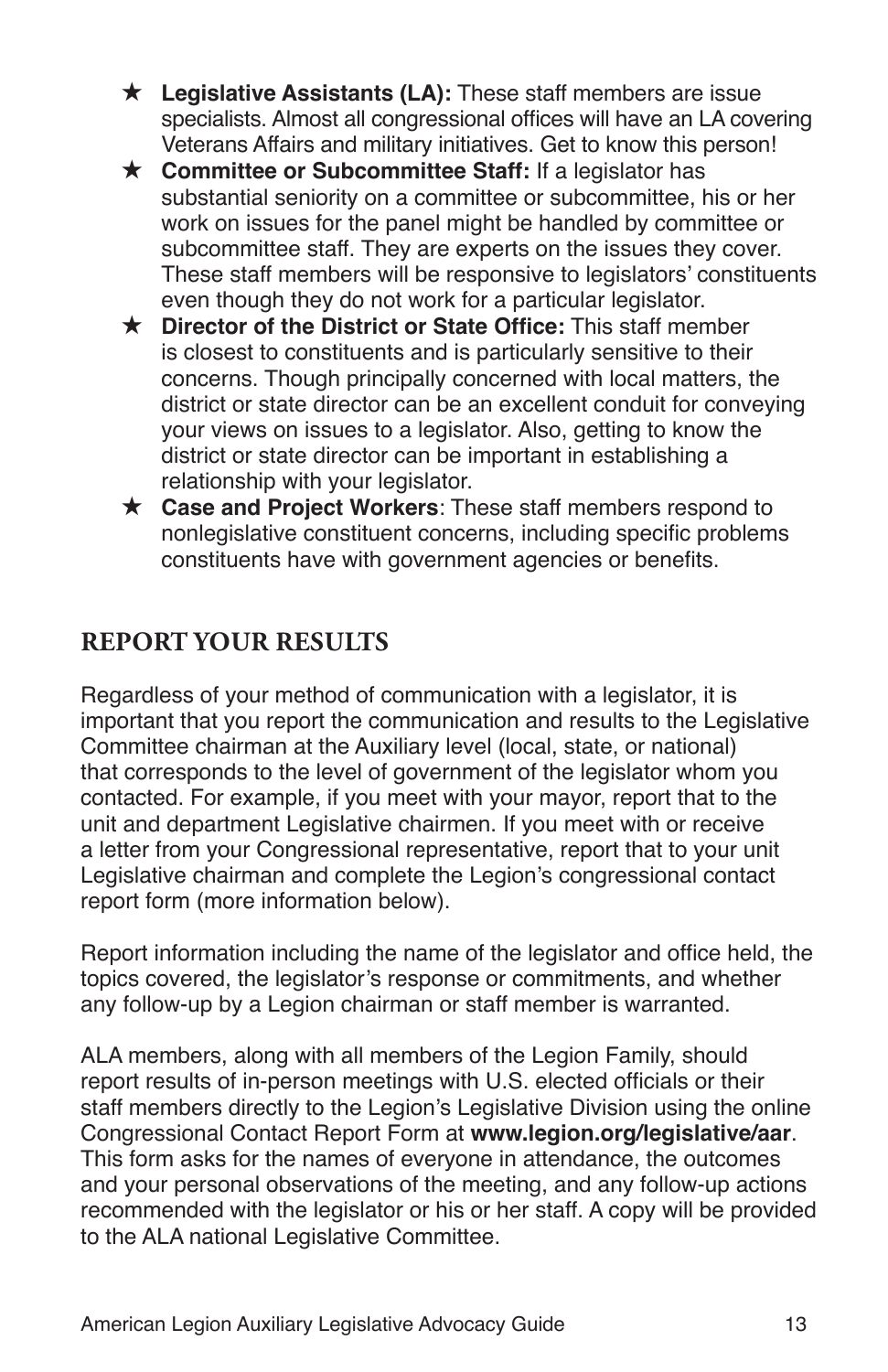## **SAMPLE COMMUNICATIONS TO LEGISLATORS**

## **Sample Letter**

Sender's Name **Address** City, State ZIP

Date

Senator [FirstName LastName] United States Senate Washington, DC 20510

Dear Senator [LastName],

As a constituent from [hometown] and member of the American Legion Auxiliary — the world's largest women's patriotic service organization at nearly 3/4 million members — I thank you for your continued support and sponsorship of the U.S. Flag Protection Amendment, S. Res. [###]. Please urge your fellow senators to bring the bill to the floor.

The time has come for Congress to move beyond more than a decade of rhetoric about patriotism. As you may recall, all 50 states have officially requested that Congress pass legislation to allow the states to vote on a constitutional amendment to protect our U.S. flag. Congress should acknowledge the will of the states and pass S. Res. [###].

Thank you for your service to our country and for your service to us in [state]. I request a response to this correspondence.

Respectfully,

[Signature] American Legion Auxiliary, [State] Unit [##]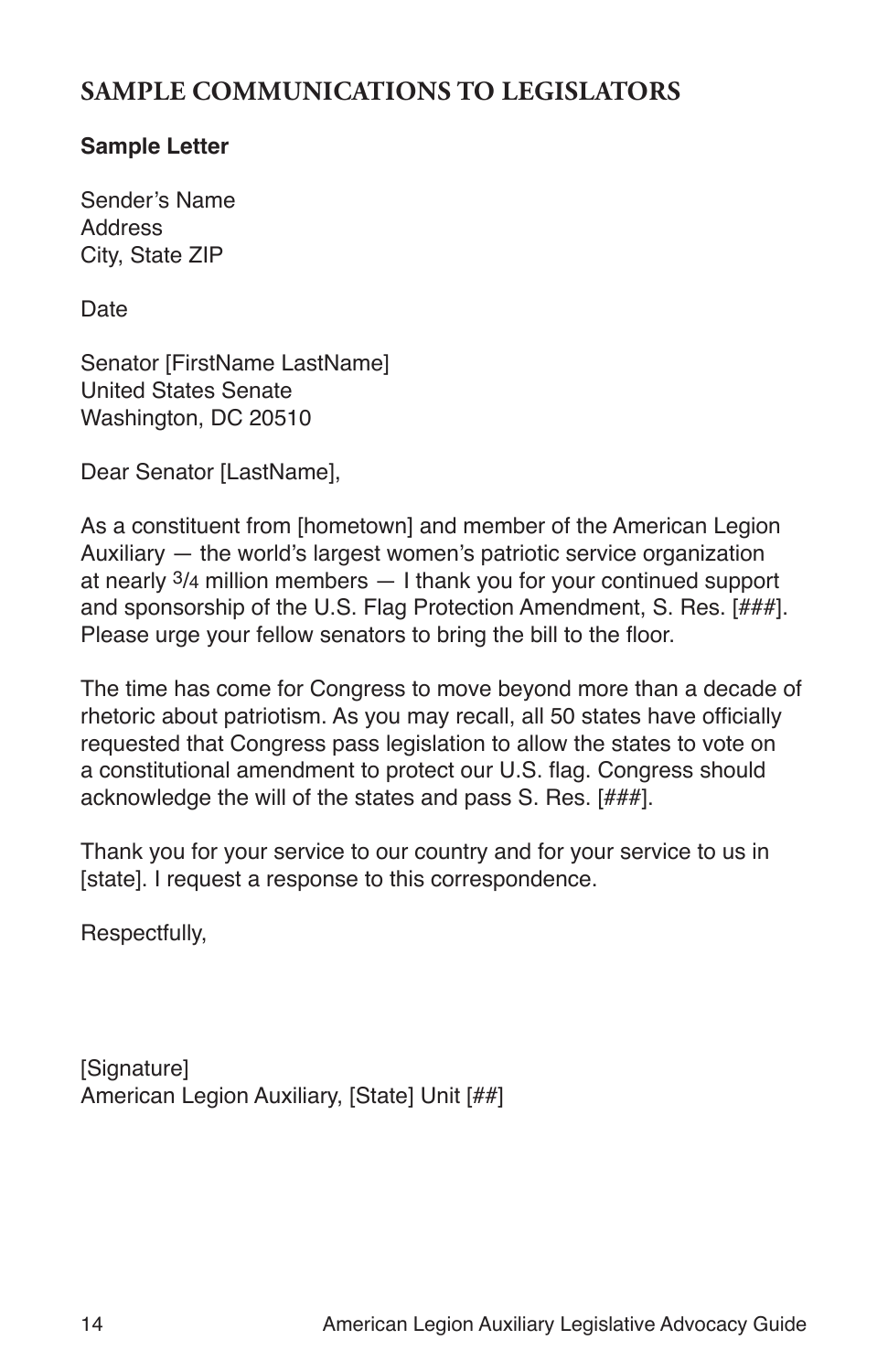## **SAMPLE MEETING REQUEST**

Coversheet format to fax or email meeting requests.

- TO: Attention: Scheduler The Honorable [FirstName] [LastName]
- FAX: XXX-XXX-XXXX
- # PGS: 1

### SENT BY:

[Your name and email address] [Unit or department position (if you are serving in one)] [Unit [##], American Legion Auxiliary]

SENDER'S PH:

000-000-0000 [work] 000-000-0000 [cell or home]

- RE: Meeting Request for [Week/Day], [Month ##, 201#]
- DATE: [Month ##, 201#]

Please accept this [fax/email] as a meeting request with the [representative/senator] for about 20 minutes on [Week/Day], [Month ##, 201#], for me and [name(s) of others joining you]. Our schedule is flexible and open between [XX] and [XX]. Would the [representative/ senator1 have some time available?

We are constituents of the great state of [state]. I am active in Unit [##] in [city, state] and am currently [American Legion Auxiliary position]. [Name(s) of others joining you] is/are active in Unit [##] in [city, state] and is/are [American Legion Auxiliary position].

The American Legion Auxiliary is the world's largest women's patriotic service organization with nearly 3/4 million members in some 8,000 communities. Our mission is to serve veterans, the military, and their families.

Your assistance in coordinating a meeting time for us is appreciated. I look forward to hearing from you.

Thank you.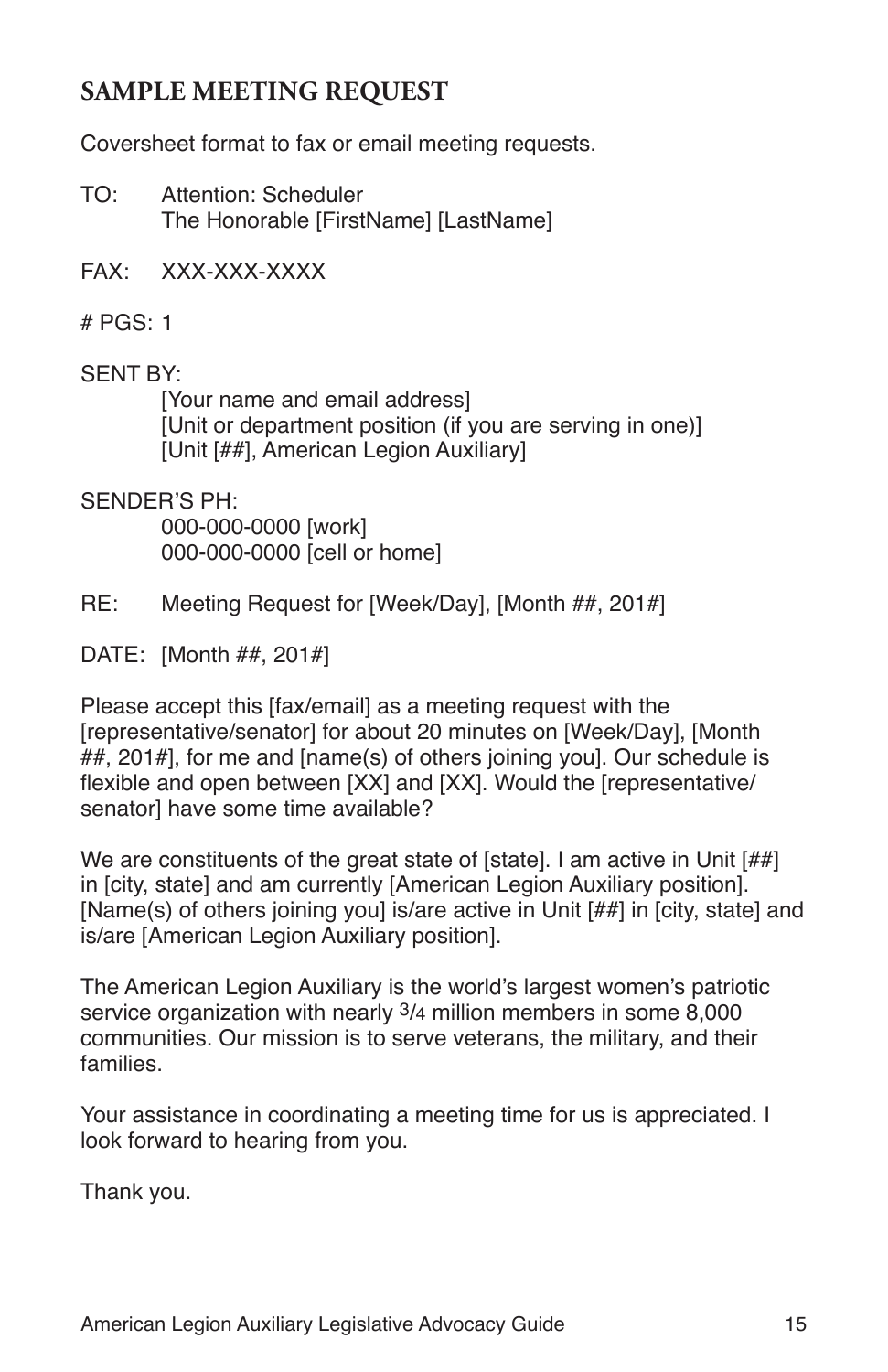## **ADDITIONAL RESOURCES**

#### **[www.ALAforVeterans.org](http://www.ALAforVeterans.org)/Programs/Legislative**

 Find this Legislative Advocacy Guide and information on the national Legislative Committee page of the ALA website.

#### **[www.legion.org](http://www.legion.org)/legislative**

Sign up for Legion email Action Alerts. Find The American Legion's public policy materials. Locate bill sponsors and co-sponsors.

#### **U.S. Capitol Switchboard**

(202) 224-3121 or toll-free at (877) 762-8762

#### **[www.senate.gov](http://www.senate.gov/)**

View contact information and websites of U.S. senators. Find links to Senate committees and their information on legislation, issues and committee hearings. Check the calendar for legislation being considered on the Senate floor.

#### **[www.house.gov](http://www.house.gov)**

View contact information and websites of U.S. representatives. Find links to House committees and their information on legislation, issues and committee hearings. Check the calendar for legislation being considered on the House floor.

#### **www.congres[s.gov](http://thomas.loc.gov/)**

Link to Library of Congress. Search for bills and resolutions by bill number, keyword, or by sponsor. View Congressional Record, committee reports, schedules, and calendars.

#### **[www.whitehouse.gov](http://www.whitehouse.gov)**

White House

#### **www.supremecourtus.gov**

Supreme Court

#### **[www.c-span.org](http://www.c-span.org)**

Get updates on congressional activities, voting schedules and the congressional calendar.